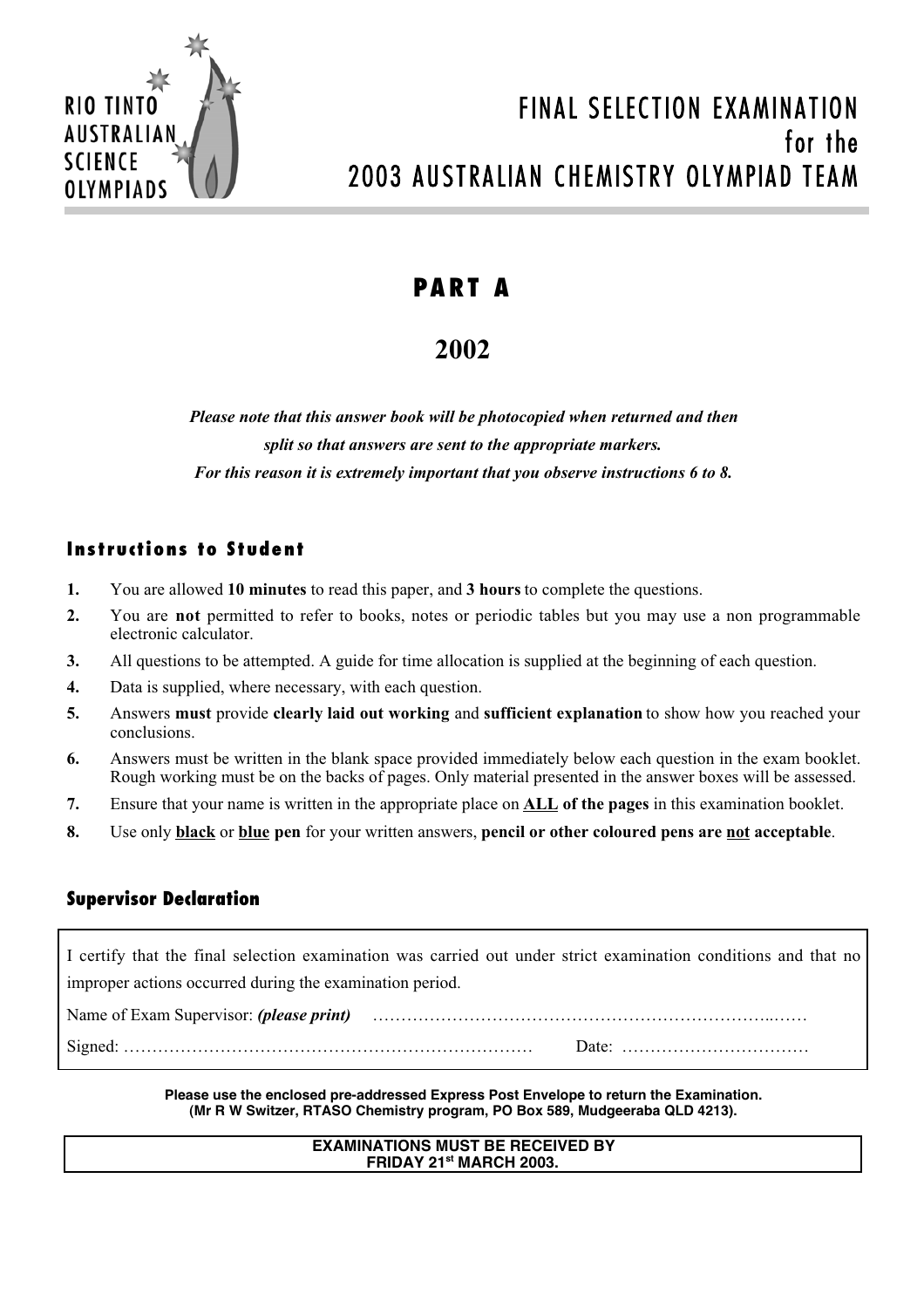### **Question 1 (20 minutes)**

| Data: | Rydberg constant                                                                                           | $R_{\text{H}}$ = 1.097 × 10 <sup>7</sup> m <sup>-1</sup> |
|-------|------------------------------------------------------------------------------------------------------------|----------------------------------------------------------|
|       | Planck's constant                                                                                          | $h = 6.626 \times 10^{-34}$ J s                          |
|       | Speed of light in vacuum                                                                                   | $c = 2.998 \times 10^8$ m s <sup>-1</sup>                |
|       | Mass of electron                                                                                           | $m_e$ = 9.110 × 10 <sup>-31</sup> kg                     |
|       | Charge of electron                                                                                         | $-e$ = -1.602 × 10 <sup>-19</sup> C                      |
|       | Ångström                                                                                                   | 1 Å = $10^{-10}$ m                                       |
|       | Energy levels for a particle of mass m confined to<br>a one-dimensional box of zero potential and length L | $E = \frac{n^2h^2}{8ml^2}$ , n = 1, 2, 3,                |

- (a) Helium is the only member of the periodic table to have been detected within an extraterrestrial object (the solar corona) prior to its isolation within the laboratory. In fact, for almost thirty years, the solar spectrum was the sole source of information on this novel element. Its presence was detected from several series of spectral lines in sunlight, including the Pickering series, which arises from electrons in He<sup>+</sup> ions falling from higher energy levels to the orbit with  $n = 4$ .
	- (i) Give a formula for the wavelength of the lines in the Pickering series.
	- (ii) What is the shortest wavelength in this series?
	- (iii) Calculate the energy (in eV) and momentum of a photon with this wavelength. What is the chemical significance of this energy?
	- (iv) How many electrons in a single atom can have  $n = 4$ ?
- (b) β-carotene, the orange pigment with which AChO students are so familiar, is also responsible for carrots' famed ability to enable diners to see in the dark. When eaten, this pigment is broken down into Vitamin A, which in turn is oxidised to retinal (see below). This is the principal substance which, by absorbing light in our eyes, is responsible for black-and-white vision.



The actual mechanism by which light detection occurs is very complicated, but surprisingly accurate predictions can be made using nothing more than the particle-in-a-box model.

- (i) Using this model, sketch the wavefunctions for the lowest energy level and the HOMO of the π-system.
- (ii) Take the average bond length in retinal to be 1.4 Å and the bond angle for sp<sup>2</sup>-hybridised carbon to be 120°, and use the particle-in-a-box model to predict the wavelengths of light which this system is capable of absorbing. Hence estimate the colour of light to which our eyes are most sensitive.

#### **Question 2 (25 minutes)**

- (a) Write ground state valence electron configurations for each of the following species:  $P^{3-}$ , Sn<sup>2+</sup>,  $V^{3+}$ ,  $Bi^{3+}$  and Pt<sup>4+</sup>.
- (b) Name the following coordination compounds:  $[Ni(H,Q)_6]SO_4$ , Cs[FeCl<sub>4</sub>], K<sub>2</sub>[Pt(C<sub>2</sub>O<sub>4</sub>)<sub>2</sub>] and  $[Cu(en)_3]$  $(BF_4)_2$ .
- (c) For each of the transition metal ions in part b) construct a clearly labeled d-orbital splitting diagram and calculate the crystal field stabilization energy in terms of  $\Delta_{\Omega}$ .
- (d) Which, if any, of the complexes in part (b) would be expected to exist in stereoisomeric forms? Sketch them. How many stereoisomers are expected for the following species: [Pt(dmen){(S)-pn}]<sup>2+</sup> and [Co{(S)-pn}<sub>3</sub>]<sup>3+</sup> [where dmen = H<sub>2</sub>NCH<sub>2</sub>CH<sub>2</sub>N(CH<sub>3</sub>)<sub>2</sub> and pn = H2NCH(CH3)CH2NH2]? Sketch them.

#### **Question 3 (45 minutes)**

**Data** (at 298.15 K) for (a):  $H_3PQ_4$ :  $pK_{a1} = 2.12$ ,  $pK_{a2} = 7.21$ ,  $pK_{a3} = 12.32$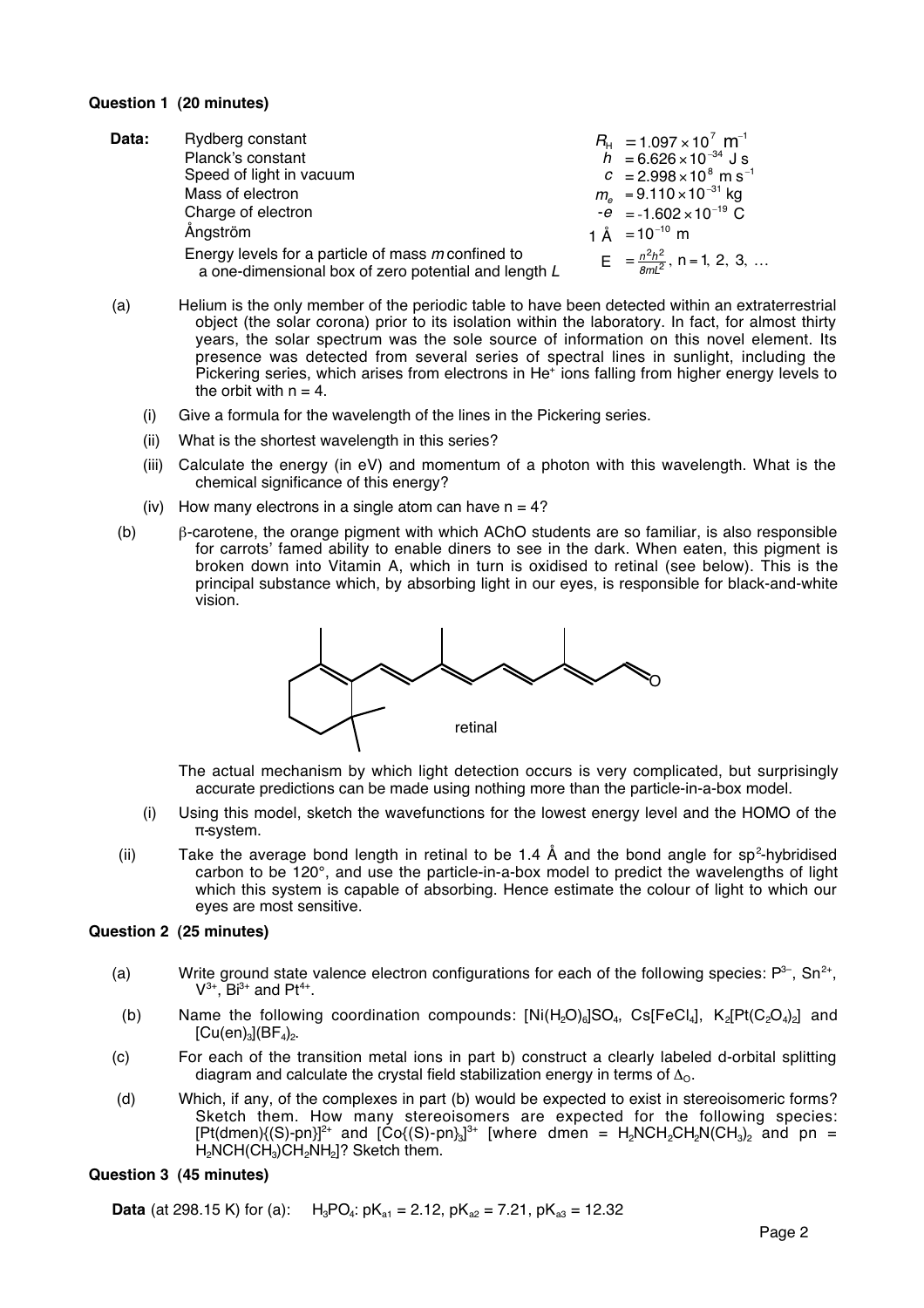FW  $(H_3PO_4) = 97.99$  g mol<sup>-1</sup>

 $K_{\rm{sp}}$  of zinc phosphate = 9.10 x 10<sup>-33</sup>

- (a) Phosphoric acid is of great importance in fertiliser production. In addition, phosphoric acid and its various salts have a number of applications in metal treatment, food, detergent and toothpaste industries.
	- (i) Write down the conjugate base of the dihydrogen phosphate ion and determine its  $pK_b$  value (at 298.15 K).

Small quantities of phosphoric acid are extensively used to impart the sour or tart taste to many soft drinks such as colas and root beers. A cola having a density of 1.00 g  $mL^{-1}$  contains 0.0500% by weight of phosphoric acid.

(ii) Determine the pH of cola. Assume that the acidity of the cola arises only from phosphoric acid. State and justify any assumptions made in your calculations.

Phosphoric acid is also used as a fertiliser for agriculture.  $1.00 \times 10^{-3}$  moles of phosphoric acid is added to an 1.00 L aqueous soil suspension and the pH was found to be 7.00.

- (iii) Write out the expressions for the dissociation constants of phosphoric acid.
- (iv) Express [HPO<sub>4</sub><sup>2-</sup>], [H<sub>2</sub>PO<sub>4</sub><sup>-</sup>], and [H<sub>3</sub>PO<sub>4</sub>] in terms of [PO<sub>4</sub><sup>3-</sup>]. Leave the coefficients in terms of [H+] and the dissociation constants.
- (v) Determine the fractional concentration (ie expressed as a fraction of the total amount of phosphate added) of all the different phosphate species present in the solution. Assume that no component of the soil interacts with any of the phosphate species.
	- Zinc is an essential micronutrient for plant growth. Plants can absorb zinc in water-soluble form only. In a given sample of soil water with  $pH = 7.00$ , zinc phosphate was found to be the only source of zinc and phosphate.
- (vi) Write out the expression for the solubility product of zinc phosphate.
- (vii) What is the relationship between  $[Zn^{2+}]$  and  $[PO_4^{3-}]_{TOTAL}$ ?
- (viii) What is the relationship between  $[Zn^{2+}]$  and  $[PO_4^{3-}]$ ?
- (ix) Calculate the concentration of  $[Zn^{2+}]$ ,  $[H_3PO_4]$ ,  $[H_2PO_4^-]$ ,  $[HPO_4^{2-}]$ , and  $[PO_4^{3-}]$  in the solution.
- (x) Qualitatively, describe what will occur to the solubility of zinc phosphate when you increase and decrease the pH of the soil. If the plant you are cultivating requires a high level of zinc to sustain growth, how should you alter the pH?

| <b>Data</b> (at 298.15 K) for (b): $K_{\text{so}}(Hg_2Cl_2) = 1.32 \times 10^{-18}$ | FW (Hg <sub>2</sub> Cl <sub>2</sub> ) = 472.1 g mol <sup>-1</sup> |
|-------------------------------------------------------------------------------------|-------------------------------------------------------------------|
| $E^{\circ}$ (SCE) = 0.242 V                                                         | FW (KCI) = 74.55 g mol <sup>-1</sup>                              |
| $E^{\circ}$ (Sn <sup>4+</sup> /Sn <sup>2+</sup> ) = 0.154 V                         | $R = 8.314472$ J mol <sup>-1</sup> K <sup>-1</sup>                |
| $E^{\circ}$ (Fe <sup>3+</sup> /Fe <sup>2+</sup> ) = 0.771 V                         | $F = 96485.3415$ C mol <sup>-1</sup>                              |
| Solubility of KCl = 35.0 g in 100 mL $H_2O$                                         |                                                                   |

- (b) Although the standard reduction potentials of compounds are referenced according to the standard hydrogen electrode (SHE) it is often not practical to set one up to measure the potentials of redox systems. Numerous alternative standard electrodes have been constructed that are more practical to use. Of these, the most commonly used is the saturated calomel electrode (SCE). This consists of a platinum wire immersed in a ball of mercury in contact with a Hg<sub>2</sub>Cl<sub>2</sub> paste, with the entire apparatus bathed in a saturated solution of KCl.
	- (i) If the SCE is hooked up to the SHE to form a galvanic cell, what is the line notation for the cell?
	- (ii) What is the solubility of Hg<sub>2</sub>Cl<sub>2</sub> in the SCE and in pure water (in g 100 mL<sup>-1</sup>)?
		- When measuring the potential of a redox system with the SCE, the potential of the SCE has to be subtracted, in other words:

$$
\mathsf{E}_{\mathsf{measured}} = \mathsf{E}_{\mathsf{cell}} - \mathsf{E}^{\circ}_{\mathsf{SCE}}
$$

A solution containing  $Sn^{2+}$  ions is titrated potentiometrically with  $Fe^{3+}$ .

- (iii) Write down the overall reaction and calculate the  $E^{\circ}$ <sub>cell</sub> and ∆G° for the system.
- (iv) Determine the equilibrium constant of the reaction (in the spontaneous direction). 20 mL of 0.100 M  $Sn^{2+}$  is titrated with 0.200 M  $Fe^{3+}$  solution.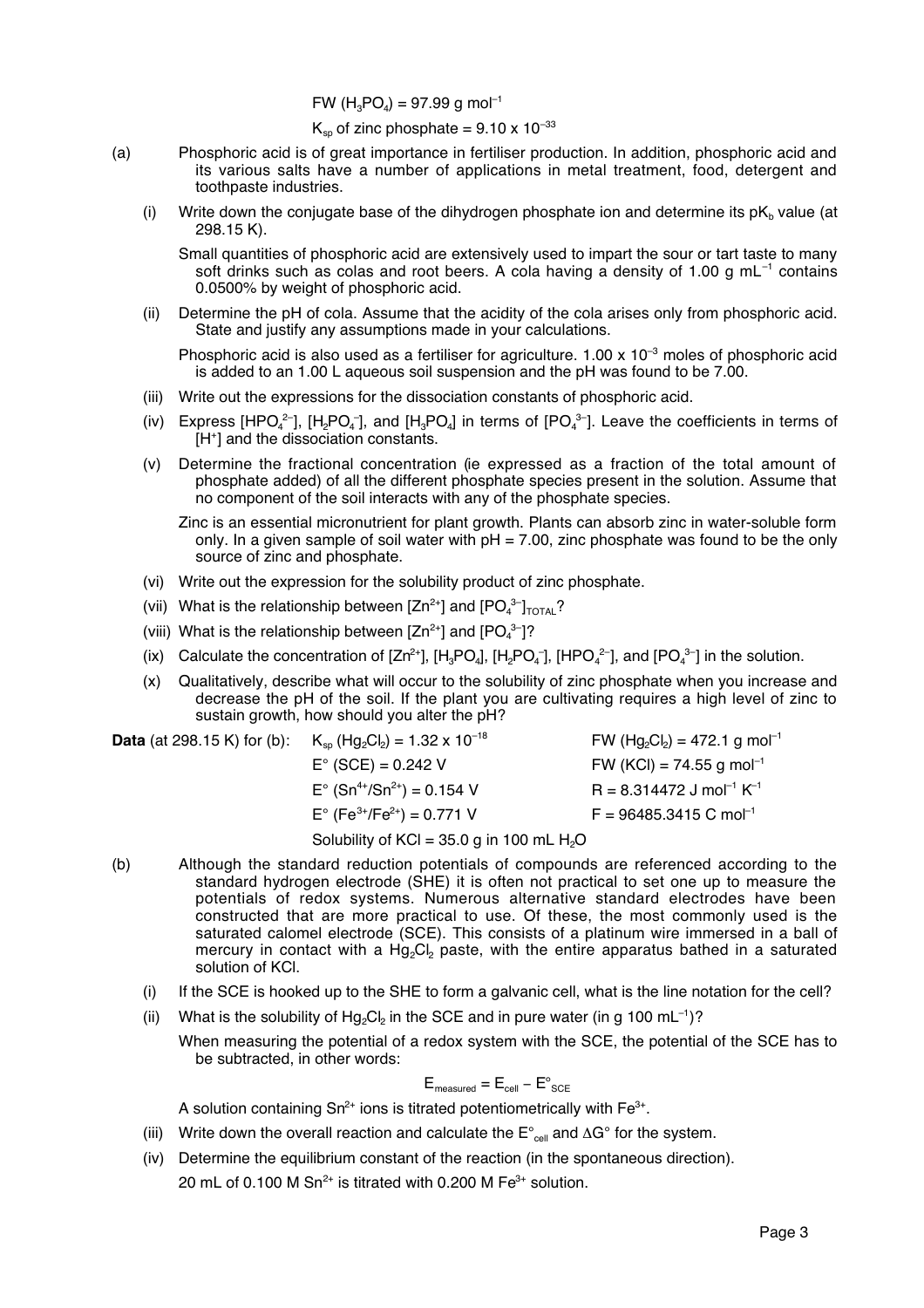- (v) Write down the Nerst equation that describes the voltage of the  $Sn^{4+}/Sn^{2+}$  redox pair relative to the SCE.
- (vi) Write down the Nerst equation that describes the voltage of the  $Fe<sup>3+</sup>/Fe<sup>2+</sup>$  redox pair relative to the SCE.
- (vii) What is the relationship between these two equations?
- (viii) Calculate the voltage of the system relative to the SCE when
	- $\cdot$  5 mL of Fe<sup>3+</sup> solution is added.
	- $\cdot\cdot$  30 mL of Fe<sup>3+</sup> solution is added.
- (ix) Calculate the concentration of all species at the equivalence point. State any assumptions you have made.
- (x) What is the potential at equivalence point relative to the SCE?

#### **Question 4 (45 minutes)**

(a) A particular drug decomposes by first order kinetics, with an activation energy of 80kJ mol<sup>-1</sup>. The expiry date for a preparation containing the drug is given as 1 year away from purchase if it is refrigerated at  $5^{\circ}$ C. If the product is accidentally stored for one month at room temperature (25°C), what should the new expiry date be?

**Data for (b):** 0°C = 273.15K  
\n1 atm = 101.3 kPa  
\nClassius-Clapeyron equation: 
$$
\ln\left(\frac{p_2^{vap}}{p_1^{vap}}\right) = -\frac{\Delta_{vap}H^{\circ}}{R}\left(\frac{1}{T_2} - \frac{1}{T_1}\right)
$$
  
\n $\Delta_{vap}H^{\circ}(C_2H_5OH) = 39.3kJ \text{ mol}^{-1}$   
\n $\Delta_{vap}H^{\circ}(H_2O) = 40.7kJ \text{ mol}^{-1}$   
\nAtomic mass: H (1.008) C (12.01) O (16.00)

(b) Alcoholic beverages are created when yeasts produce ethanol from glucose in aqueous solution, in the absence of oxygen. The ethanol kills the yeast at about 15 mass percent and to increase alcohol concentration the mixture must be distilled. Although water and ethanol do not always behave as an ideal mixture, under these conditions Raoult's Law can be assumed to apply.

At 20 $\degree$ C the vapour pressure of water = 2.67kPa and that of ethanol = 6.66kPa.

- $(i)$  If our starting solution boils at 99.5°C and 1 atm, what is the mass percentage of ethanol? (Assume the mixture contains only ethanol and water).
- (ii) What is the mass composition of the first drop of liquid distilled over?

**Data** for (c): Heat capacities can be assumed constant over the range of conditions considered.

$$
\overline{C_p}_{\text{(ice)}} = 76.1 \text{ J K}^{-1} \text{ mol}^{-1}
$$
\n
$$
\overline{C_p}_{\text{(liquid water)}} = 37.15 \text{ J K}^{-1} \text{ mol}^{-1}
$$
\n
$$
\Delta_{\text{fus}} H^{\circ}(H_2 O) = 6.01 \text{ kJ mol}^{-1}
$$
\n
$$
\Delta S = n \overline{C_p} \ln(T_2 T_1) \text{ for constant pressure processes}
$$

- (c) Consider 28.5g of supercooled (liquid) water at -12.0°C and 1.00 bar. This metastable state suddenly freezes to ice at the same temperature and pressure. **Hint:** Find a three step pathway.
	- (i) Treat the metastable state as an equilibrium state and calculate the heat released in this process.
	- (ii) What is the change in entropy of the system?
	- (iii) What is the change in entropy of the surroundings? Determine the total entropy change of the universe in the process and show that the answer is consistent with the second law of thermodynamics. Take the surroundings to be at -12.0°C.

# **Organic Section (45 minutes)**

#### **Question 5 (15 minutes)**

Draw **and name** all products formed when 1-methylcyclohexene is treated with the following reagents. Pay particular attention to the stereochemical and regiochemical consequences of each reaction. Where more than one stereoisomer is possible, name only one and indicate clearly which structure you have named.